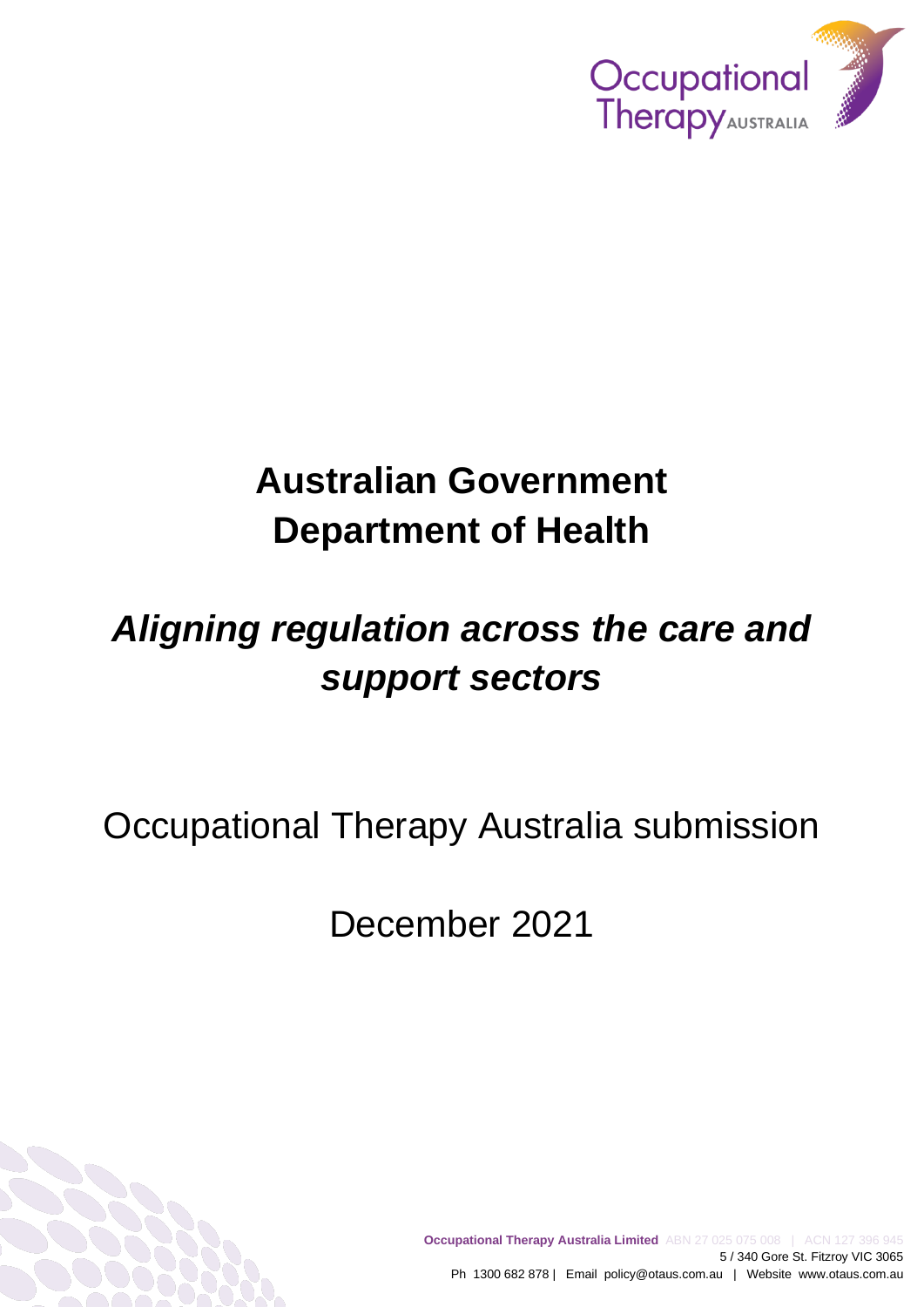## **Introduction**

Occupational Therapy Australia (OTA) welcomes the opportunity to contribute to the Department of Health's process of aligning regulation across the care and support sectors.

OTA is the professional association and peak representative body for occupational therapists in Australia. As of September 2021, there were more than 25,300 registered occupational therapists working across the government, non-government, private and community sectors in Australia. Occupational therapists are allied health professionals whose role is to enable their clients to engage in meaningful and productive activities.

Occupational therapists operate across various government and compensatory schemes including the National Disability Insurance Scheme (NDIS), the Department of Veterans' Affairs (DVA) and the aged care sector. OTA would therefore welcome an alignment of the regulation across these sectors to improve the efficiency and effectiveness of the schemes while also ensuring the quality and safety of care for participants.

This submission outlines challenges and inconsistencies our members face when working across these sectors, and how the alignment of certain regulations may facilitate the delivery of care.

## **Current issues and opportunities for aligning regulation**

#### **IT Systems**

Accessibility of documents and online information is vital to the effective provision of care in the digital age. Most care providers, including occupational therapists, utilise computer systems to efficiently handle documents and information for a multitude of clients. Additionally, much of the work done by our members is conducted in the home of their clients and due to the mobile nature of this work, many of our members use handheld tablets to conduct paperless visits. This efficient and time-saving practice is reliant on forms being available in the appropriate format.

When information and resources provided by the NDIS, DVA or the aged care sector are not consistent in their format or accessibility, considerable time is lost making these technologies work. Something as simple as providing documents in the same format across all sectors would allow for more effective use of care providers' time.

Additionally, as the use of online health platforms becomes more widespread, as seen through the increased role of Telehealth during the COVID-19 pandemic, online security and the protection of client privacy will become an increasingly significant factor in their utilisation. Aligning the security and privacy requirements of care providers working across the care and support sectors should be a key consideration in this reform process.

The creation of reference documents or resources for care providers to ensure their individual systems meet the required level of security should be a key element of streamlining and aligning regulations. Creating standards that are consistent across all care and support sectors would allow for care providers to more easily operate across schemes,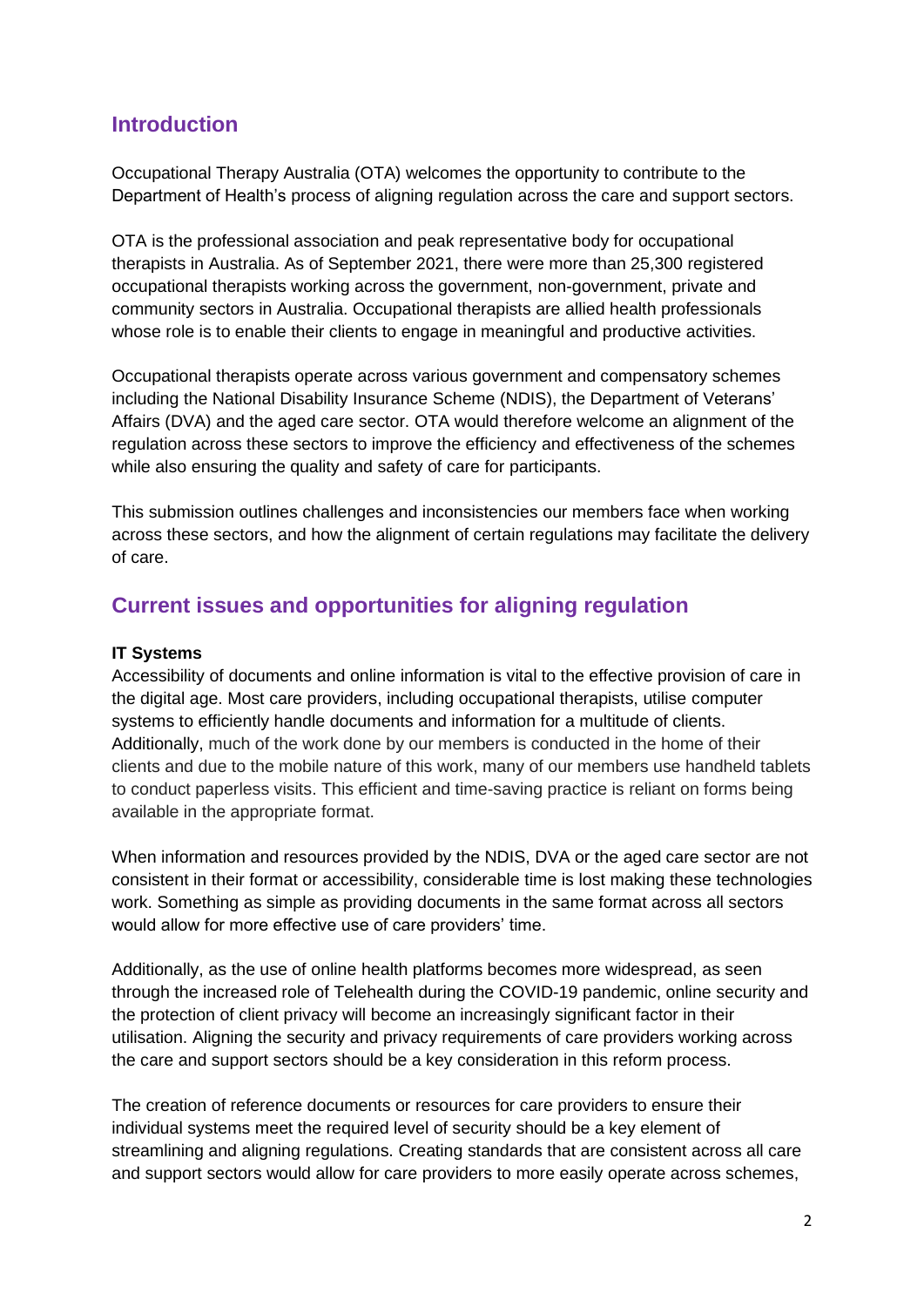while also ensuring patient privacy is protected as technology becomes more central to health care.

#### **Multi-layered registration requirements**

OTA would like to draw attention to the substantial and growing bureaucratic burden placed on Australian health professionals that operate within the NDIS.

As raised previously in multiple submissions, OTA firmly believes that "certification by the NDIS Quality and Safeguards Commission is a disincentive to continued registration with the NDIS, in particular the prohibitive cost of the required audit" (OTA, 2019).

To become a registered occupational therapist, an individual must complete an accredited undergraduate degree and meet all registration requirements set by the Australian Health Practitioner Regulation Agency (AHPRA). These requirements cover criminal history, English language skills, professional indemnity and insurance arrangements, continuing professional development (CPD) and recency of practice.

Occupational therapists must also renew their registration annually and demonstrate that they continue to meet AHPRA's registration standards.

Imposing any additional screening or registration requirements on occupational therapists simply duplicates regulatory functions. Such duplication is not only unnecessary, it has the demonstrated effect of disrupting workforce attraction and retention. It is therefore unnecessary for the NDIS Quality and Safeguards Commission to impose an additional – and very expensive – layer of bureaucracy on top of AHPRA registration.

Providers report that the costs of processes like audits – which can be upwards of \$15,000 – impact viability in the NDIS, particularly for small providers (DSS, 2021, p. 18). Of further significance, 72 per cent of allied health professionals ranked "excessive administrative burden" as one of the top three challenges impacting the productivity of the NDIS workforce (DSS, 2021, p. 19).

Allied health professionals, including occupational therapists, who wish to provide services to DVA clients are not required to undergo such stringent secondary registration requirements. Instead, DVA providers must simply provide their Medicare provider number and enter a tax agreement with the DVA (DVA, 2019).

The complexity of the NDIS process will drive clinicians from NDIS work and deprive NDIS participants of a wider choice of service providers – supposedly a central tenet of the scheme.

#### *Recommendation 1:*

OTA recommends the removal of NDIS Quality and Safeguards Commission certification on top of AHPRA registration. It duplicates already existing regulatory functions and provides a barrier to practice that has an impact on both the sustainability of the allied health workforce and the choice of care provided to scheme participants.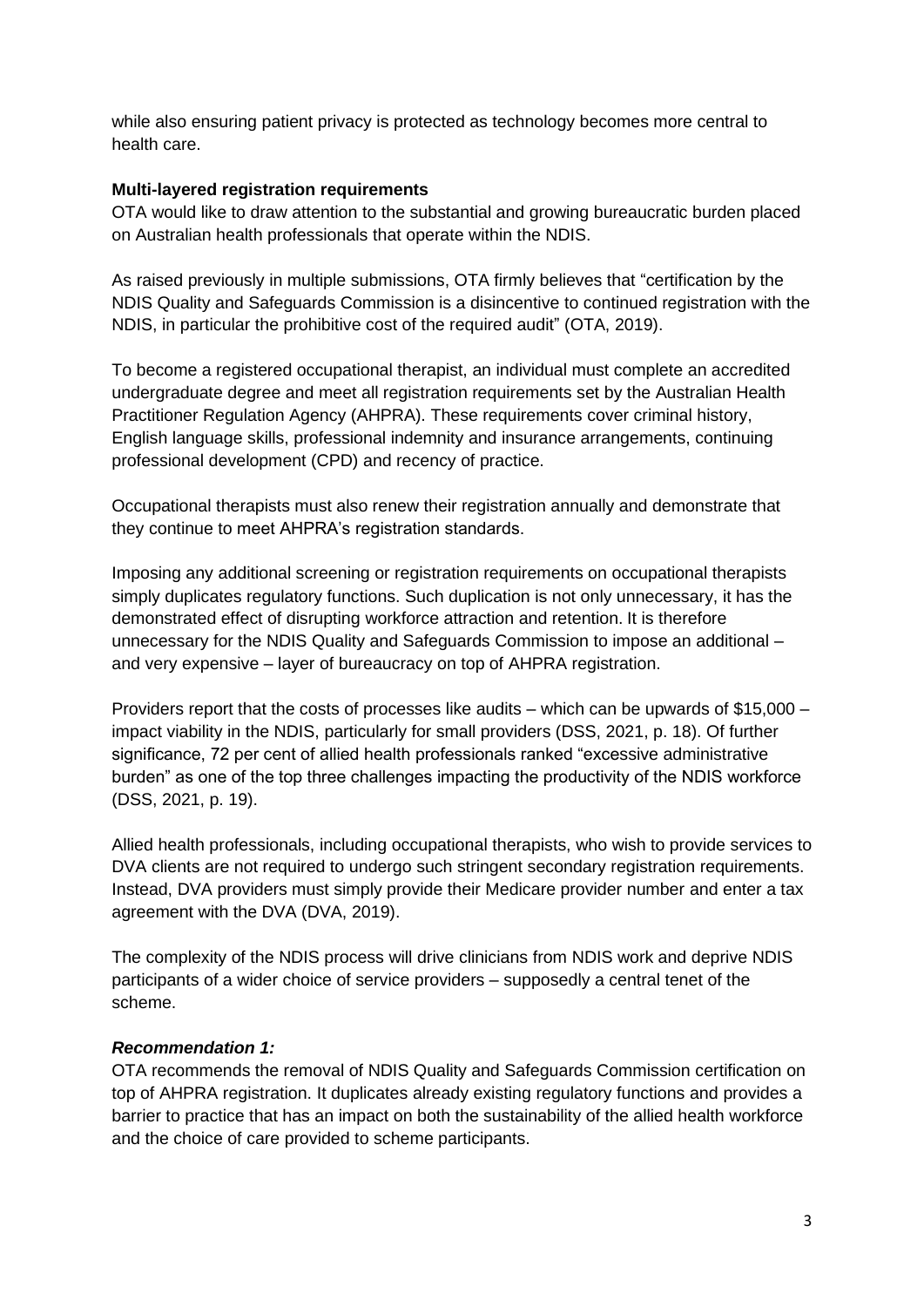### **Communication processes**

A number of issues arise from the lack of effective communication between regulatory bodies and schemes' participants and service providers. This leads to inefficient processes and delays in the provision of care to participants.

Particularly within the DVA sector, our members report issues and inconsistencies in receiving communication about changes to practice.

These issues may include:

- Inconsistent communication to providers on changes to Rehabilitation Appliances Program (RAP) schedule and forms;
- Inconsistent advice from allied health advisors across states: and
- Incomplete and inconsistent feedback on home modification applications.

Existing communication channels are inconsistent in advising care providers of changes to practice. The current system places the burden on providers to continually monitor all potential channels where these changes might be found, imposing yet another unnecessary administrative burden on them.

For example, our members report that they are no longer able to subscribe to *Provider News* updates from the DVA website and are therefore obliged to manually check online each day. In another instance, some members reported receiving an email advising them of updates to the RAP schedule while other members received no communication despite working within DVA for more than 20 years.

A centralised resource for all sectors where changes to practice and provider updates are advertised would ensure that providers who need information, know where to find it. Additionally, a system where providers are able to subscribe and unsubscribe from communication channels would ensure that relevant information is received by all who need it, especially when they move between sectors.

#### *Recommendation 2:*

OTA recommends an alignment of the regulations and requirements of the government bodies regarding communication with care providers. A centralised subscription system would ensure that communication channels are consistent and effective across all sectors. This alignment would not only provide assurances to our members that they are being kept informed and abreast of changes to practice, but also ensure delays resulting from incorrect procedures are reduced.

## **Conclusion**

OTA appreciates the nuances and complexities that exist within each separate scheme. Accordingly, OTA firmly believes that a one-size-fits-all approach to regulation across these sectors is not beneficial to either providers or their clients.

However, the aforementioned challenges to practice across multiple sectors limit the ability of our members to provide the best care possible to those who need it. An alignment of